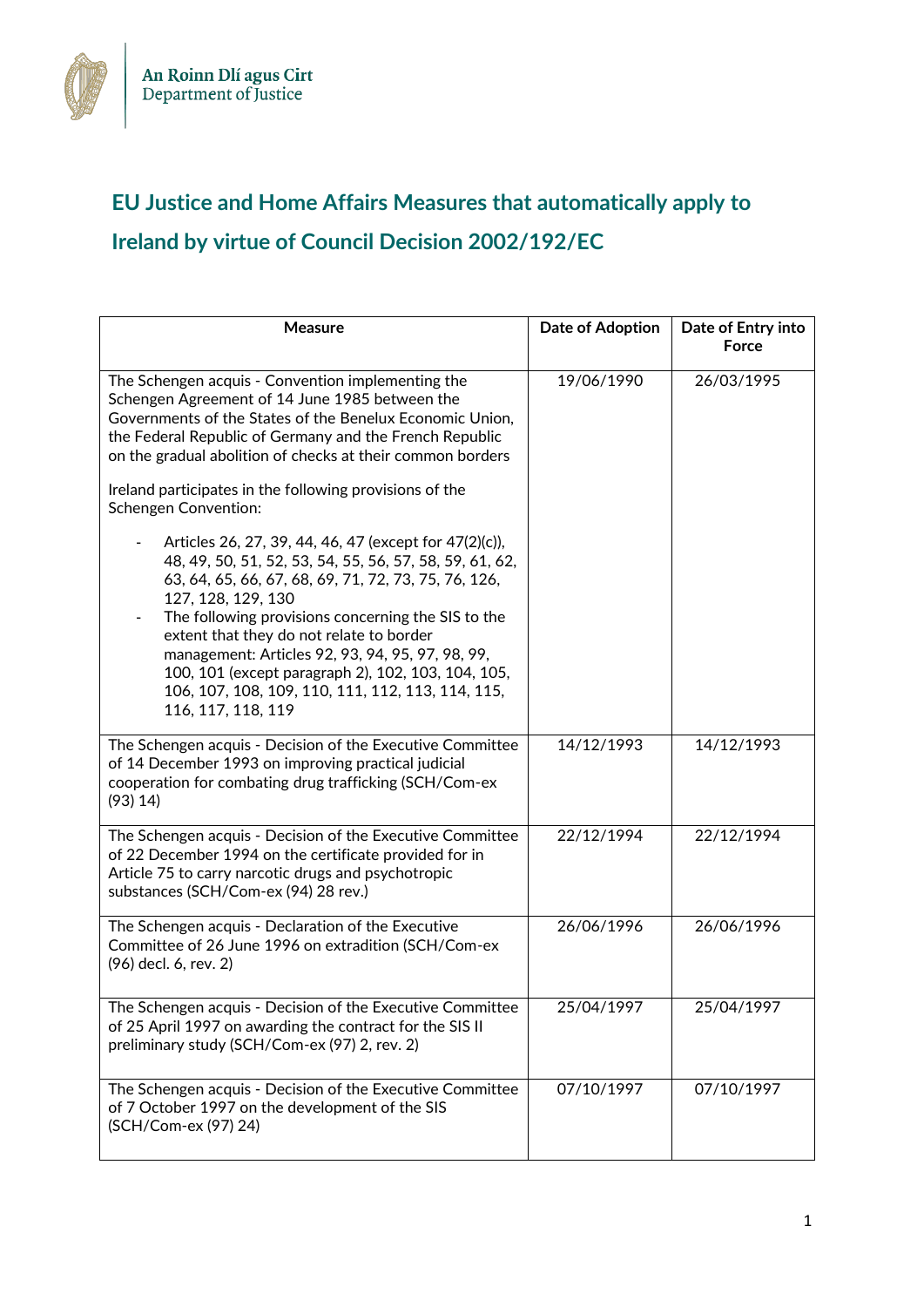

| The Schengen acquis - Decision of the Executive Committee<br>of 7 October 1997 on Contributions from Norway and<br>Iceland to the C.SIS operating costs                                              | 07/10/1997 | 07/10/1997 |
|------------------------------------------------------------------------------------------------------------------------------------------------------------------------------------------------------|------------|------------|
| The Schengen acquis - Decision of the Executive Committee<br>of 15 December 1997 amending the Financial Regulation on<br>C.SIS (SCH/Com-ex (97) 35)                                                  | 15/12/1997 | 15/12/1997 |
| The Schengen acquis - Declaration of the Executive<br>Committee of 9 February 1998 on the abduction of minors<br>(SCH/Com-ex (97) decl. 13, rev. 2)                                                  | 09/02/1998 | 09/02/1998 |
| The Schengen acquis - Decision of the Executive Committee<br>of 21 April 1998 on C.SIS with 15/18 connections<br>(SCH/Com-ex (98) 11)                                                                | 21/04/1998 | 21/04/1998 |
| The Schengen acquis - Decision of the Executive Committee<br>of 16 September 1998 setting up a Standing Committee on<br>the evaluation and implementation of Schengen (SCH/<br>Com-ex (98) 26 def.)  | 16/09/1998 | 16/09/1998 |
| The Schengen acquis - Decision of the Executive Committee<br>of 16 December 1998 on cross-border police cooperation in<br>the area of crime prevention and detection (SCH/Com-ex<br>(98) 51, rev. 3) | 16/12/1998 | 16/12/1998 |
| The Schengen acquis - Decision of the Executive Committee<br>of 16 December 1998 on the Handbook on cross-border<br>police cooperation (SCH/Com-ex (98) 52)                                          | 16/12/1998 | 16/12/1998 |
| The Schengen acquis - Decision of the Executive<br>Committee of 28 April 1999 on the Schengen acquis<br>relating to telecommunications (SCH/Com-ex (99) 6)                                           | 28/04/1999 | 28/04/1999 |
| The Schengen acquis - Declaration of the Executive<br>Committee of 28 April 1999 on the structure of SIS<br>(SCH/Com-ex (99) decl. 2 rev.)                                                           | 28/04/1999 | 28/04/1999 |
| The Schengen acquis - Decision of the Executive Committee<br>of 28 April 1999 on updating the Sirene manual (SCH/Com-<br>ex (99) 5)                                                                  | 28/04/1999 | 28/04/1999 |
| The Schengen acquis - Decision of the Executive Committee<br>of 28 April 1999 on general principles governing the<br>payment of informers (SCH/Com-ex (99) 8 rev. 2)                                 | 28/04/1999 | 28/04/1999 |
| The Schengen acquis - Decision of the Executive Committee<br>of 28 April 1999 on the Agreement on Cooperation in<br>Proceedings for Road Traffic Offences (SCH/Com-ex (99)<br>11, rev. 2)            | 28/04/1999 | 28/04/1999 |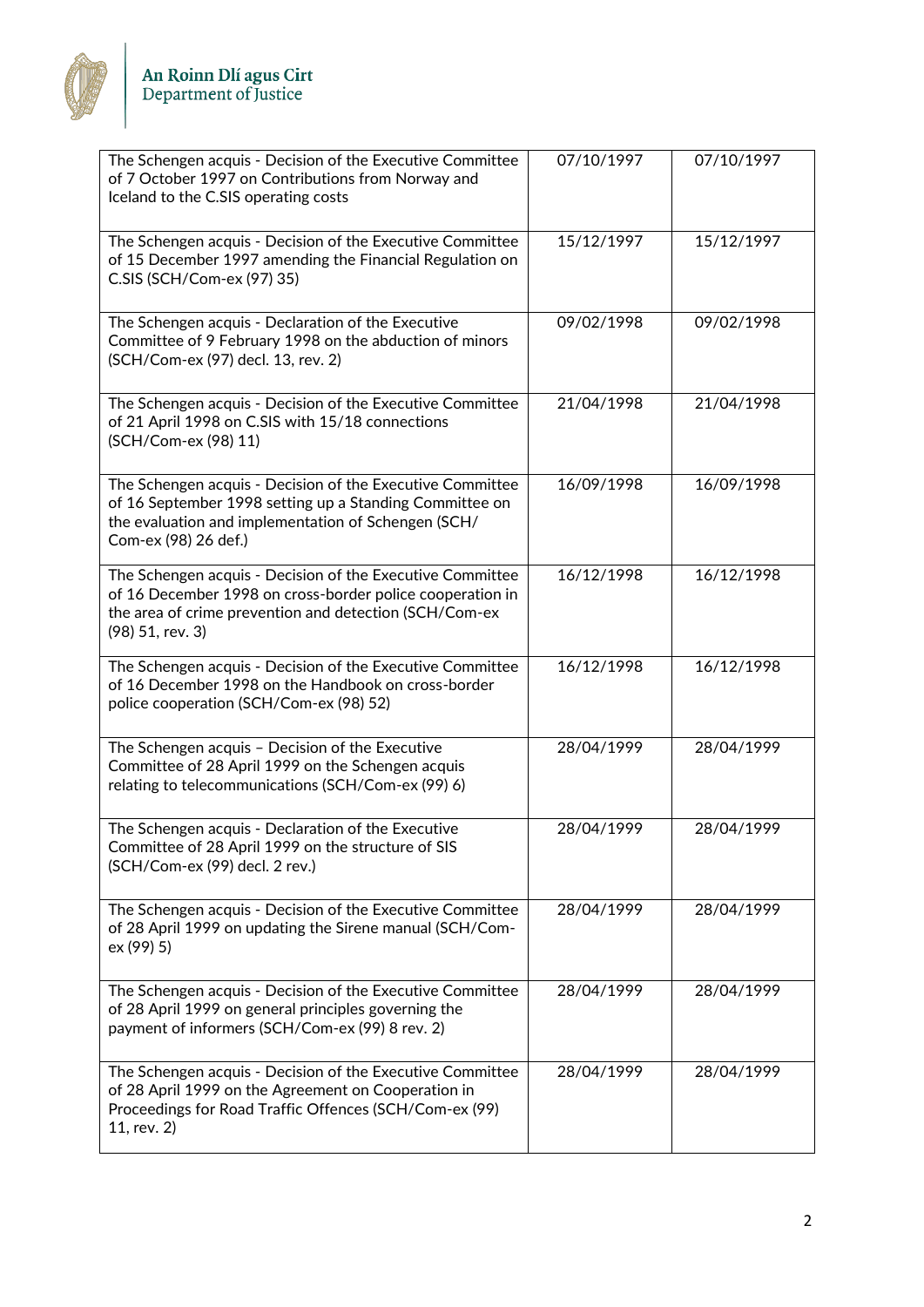

| The Schengen acquis - Decision of the Executive<br>Committee of 28 April 1999 on the Drugs situation                                                                                                                                                                                                                                                                                                                  | 28/04/1999 | 28/04/1999 |
|-----------------------------------------------------------------------------------------------------------------------------------------------------------------------------------------------------------------------------------------------------------------------------------------------------------------------------------------------------------------------------------------------------------------------|------------|------------|
| The Schengen acquis - Decision of the Executive Committee<br>of 28 April 1999 on the improvement of police cooperation<br>in preventing and detecting criminal offences (SCH/Com-ex<br>(99) 18                                                                                                                                                                                                                        | 28/04/1999 | 28/04/1999 |
| 1999/323/EC: Council Decision of 3 May 1999 on the<br>establishment of a Financial Regulation governing the<br>budgetary aspects of the management by the Secretary-<br>General of the Council, of contracts concluded in his name,<br>on behalf of certain Member States, relating to the<br>installation and the functioning of the Help Desk Server of<br>the Management Unit and of the Sirene Network Phase I    | 03/05/1999 | 03/05/1999 |
| 1999/439/EC: Council Decision of 17 May 1999 on the<br>conclusion of the Agreement with the Republic of Iceland<br>and the Kingdom of Norway concerning the latters'<br>association with the implementation, application and<br>development of the Schengen acquis                                                                                                                                                    | 17/05/1999 | 17/05/1999 |
| 2000/265/EC: Council Decision of 27 March 2000 on the<br>establishment of a financial regulation governing the<br>budgetary aspects of the management by the Deputy<br>Secretary-General of the Council, of contracts concluded in<br>his name, on behalf of certain Member States, relating to<br>the installation and the functioning of the communication<br>infrastructure for the Schengen environment, 'Sisnet' | 27/03/2000 | 27/03/2000 |
| Council Decision 2000/586/JHA of 28 September 2000<br>establishing a procedure for amending Articles 40(4) and (5),<br>41(7) and 65(2) of the Convention implementing the<br>Schengen Agreement of 14 June 1985 on the gradual<br>abolition of checks at common borders                                                                                                                                               | 28/09/2000 | 28/09/2000 |
| 2000/777/EC: Council Decision of 1 December 2000 on<br>the application of the Schengen acquis in Denmark, Finland<br>and Sweden, and in Iceland and Norway - Declarations                                                                                                                                                                                                                                             | 01/12/2000 | 09/12/2000 |
| Council Directive 2001/40/EC of 28 May 2001 on the<br>mutual recognition of decisions on the expulsion of third<br>country nationals                                                                                                                                                                                                                                                                                  | 28/05/2001 | 02/06/2001 |
| Council Directive 2001/51/EC of 28 June 2001<br>supplementing the provisions of Article 26 of the<br>Convention implementing the Schengen Agreement of 14<br>June 1985                                                                                                                                                                                                                                                | 28/06/2001 | 09/08/2001 |
| Council Regulation (EC) No 2424/2001 of 6 December<br>2001 on the development of the second generation<br>Schengen Information System (SIS II)                                                                                                                                                                                                                                                                        | 06/12/2001 | 14/12/2001 |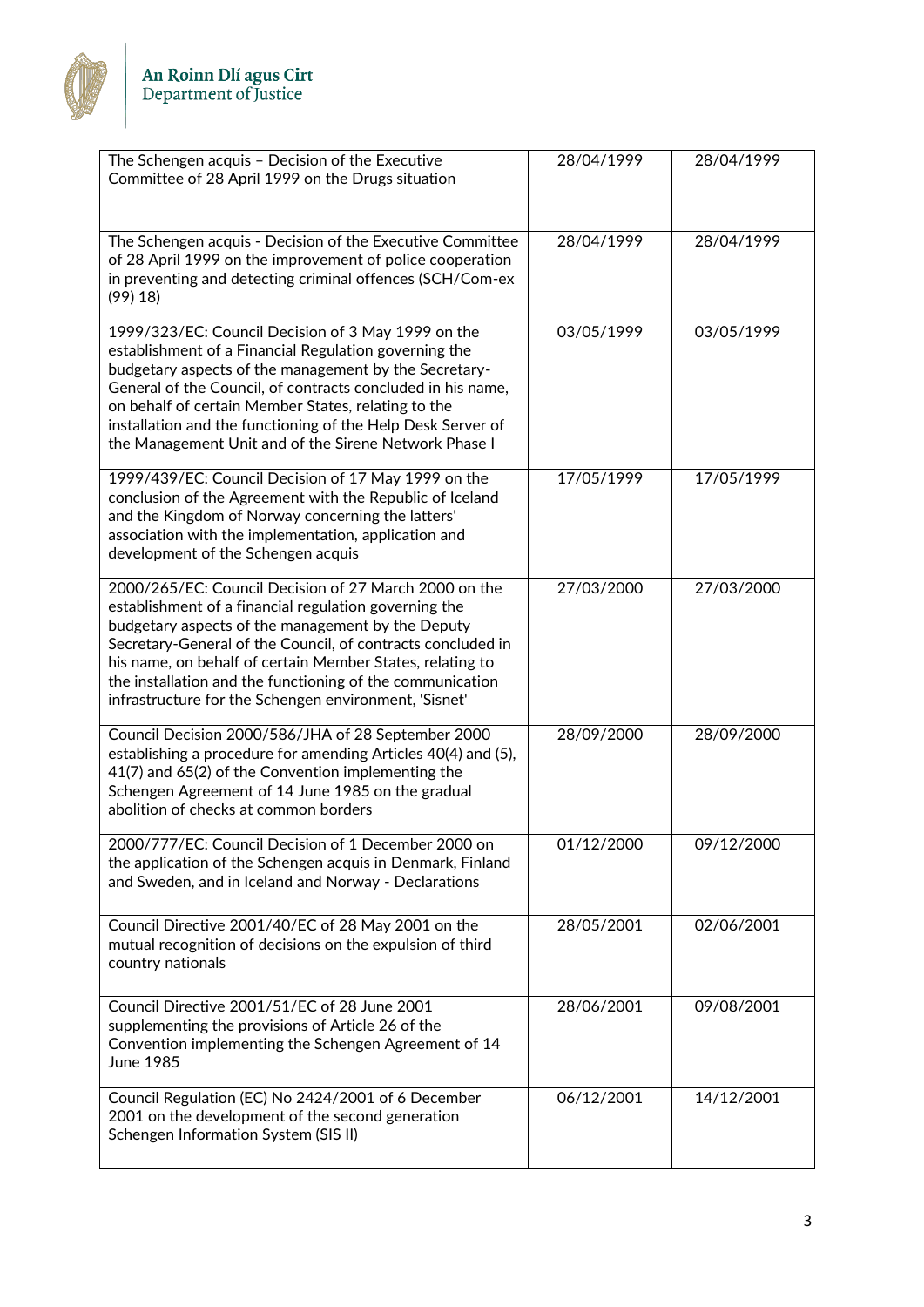

| 2001/886/JHA: Council Decision of 6 December 2001 on<br>the development of the second generation Schengen<br>Information System (SIS II)                                                                                                                                      | 06/12/2001 | 14/12/2001 |
|-------------------------------------------------------------------------------------------------------------------------------------------------------------------------------------------------------------------------------------------------------------------------------|------------|------------|
| 2002/192/EC: Council Decision of 28 February 2002<br>concerning Ireland's request to take part in some of the<br>provisions of the Schengen acquis                                                                                                                            | 28/02/2002 | 01/04/2002 |
| 2002/946/JHA: Council framework Decision of 28<br>November 2002 on the strengthening of the penal<br>framework to prevent the facilitation of unauthorised entry,<br>transit and residence                                                                                    | 28/11/2002 | 05/12/2002 |
| Council Directive 2002/90/EC of 28 November 2002<br>defining the facilitation of unauthorised entry, transit and<br>residence                                                                                                                                                 | 28/11/2002 | 05/12/2002 |
| 2003/170/JHA: Council Decision 2003/170/JHA of 27<br>February 2003 on the common use of liaison officers posted<br>abroad by the law enforcement agencies of the Member<br><b>States</b>                                                                                      | 27/02/2003 | 26/03/2003 |
| Council Directive 2004/82/EC of 29 April 2004 on the<br>obligation of carriers to communicate passenger data                                                                                                                                                                  | 29/04/2004 | 05/09/2004 |
| Council Decision 2005/211/JHA of 24 February 2005<br>concerning the introduction of some new functions for the<br>Schengen Information System, including in the fight against<br>terrorism                                                                                    | 24/02/2005 | 24/02/2005 |
| 2005/687/EC: Commission Decision of 29 September 2005<br>on the format for the report on the activities of immigration<br>liaison officers networks and on the situation in the host<br>country in matters relating to illegal immigration (notified<br>under document number | 29/09/2005 | 29/09/2005 |
| 2006/697/EC: Council Decision of 27 June 2006 on the<br>signing of the Agreement between the European Union and<br>the Republic of Iceland and the Kingdom of Norway on the<br>surrender procedure between the Member States of the<br>European Union and Iceland and Norway  | 27/06/2006 | 27/06/2006 |
| 2006/758/EC: Commission Decision of 22 September 2006<br>on amending the Sirene Manual                                                                                                                                                                                        | 22/09/2006 | 22/09/2006 |
| Council Decision 2006/1007/JHA of 21 December 2006<br>amending Decision 2001/886/JHA on the development of<br>the second generation Schengen Information System (SIS II)                                                                                                      | 21/12/2006 | 31/12/2006 |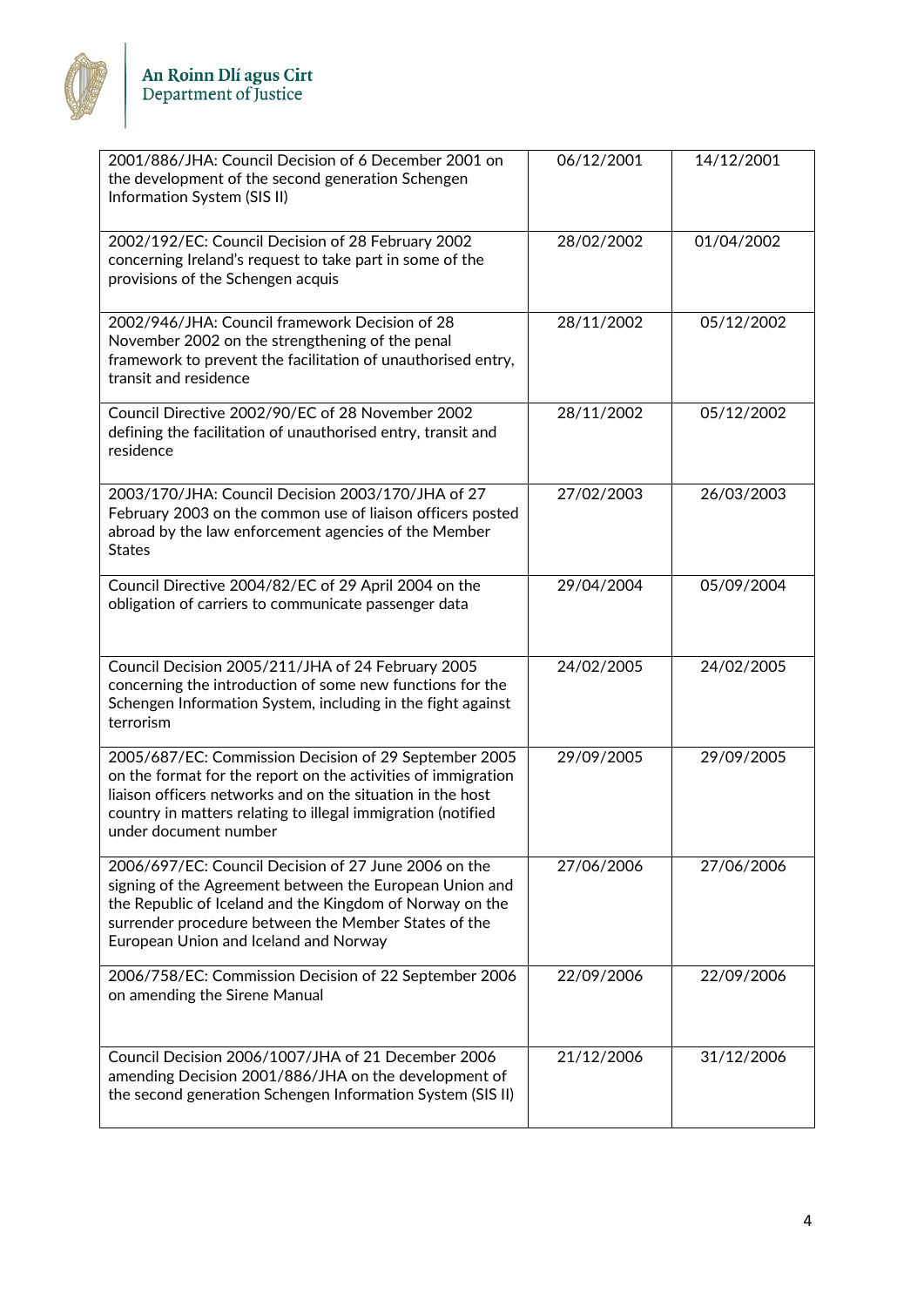

| Council Regulation (EC) No 1988/2006 of 21 December<br>2006 amending Regulation (EC) No 2424/2001 on the<br>development of the second generation Schengen<br>Information System (SIS II)                                                                                                                                                 | 21/12/2006 | 31/12/2006 |
|------------------------------------------------------------------------------------------------------------------------------------------------------------------------------------------------------------------------------------------------------------------------------------------------------------------------------------------|------------|------------|
| 2007/171/EC: Commission Decision of 16 March 2007<br>laying down the network requirements for the Schengen<br>Information System II (3rd pillar)                                                                                                                                                                                         | 16/03/2007 | 16/03/2007 |
| Council Decision 2007/533/JHA of 12 June 2007 on the<br>establishment, operation and use of the second generation<br>Schengen Information System (SIS II)                                                                                                                                                                                | 12/06/2007 | 09/04/2013 |
| 2007/472/EC: Council Decision of 25 June 2007 amending<br>the Decision of the Executive Committee set up by the<br>1990 Schengen Convention, amending the Financial<br>Regulation on the costs of installing and operating the<br>technical support function for the Schengen Information<br>System                                      | 25/06/2007 | 07/07/2007 |
| Council Decision (2008/149/JHA) of 28 January 2008 on<br>the conclusion on behalf of the European Union of the<br>Agreement between the European Union, the European<br>Community and the Swiss Confederation on the Swiss<br>Confederation's association with the implementation,<br>application and development of the Schengen acquis | 28/01/2008 | 28/01/2008 |
| 2008/173/EC: Council Decision of 18 February 2008 on the<br>tests of the second generation Schengen Information<br>System (SIS II)                                                                                                                                                                                                       | 18/02/2008 | 04/03/2008 |
| 2008/334/JHA: Commission Decision of 4 March 2008<br>adopting the SIRENE Manual and other implementing<br>measures for the second generation Schengen Information<br>System (SIS II)                                                                                                                                                     | 04/03/2008 | 04/03/2008 |
| 2008/328/EC: Council Decision of 18 April 2008 amending<br>the Decision of the Executive Committee set up by the<br>1990 Schengen Convention, amending the Financial<br>Regulation on the costs of installing and operating the<br>technical support function for the Schengen Information<br>System                                     | 18/04/2008 | 18/04/2008 |
| Council Decision 2008/839/JHA of 24 October 2008 on<br>migration from the Schengen Information System (SIS $1+$ ) to<br>the second generation Schengen Information System (SIS II)                                                                                                                                                       | 24/10/2008 | 11/11/2008 |
| Commission Decision 2009/724/JHA of 17 September<br>2009 laying down the date for the completion of migration<br>from the Schengen Information System (SIS 1+) to the<br>second generation Schengen Information System (SIS II)                                                                                                          | 17/09/2009 | 17/09/2009 |
| 2009/914/EC: Council Decision of 30 November 2009<br>amending the Decision of the Executive Committee set up<br>by the 1990 Schengen Convention, amending the Financial<br>Regulation on the costs of installing and operating the                                                                                                       | 30/11/2009 | 30/11/2009 |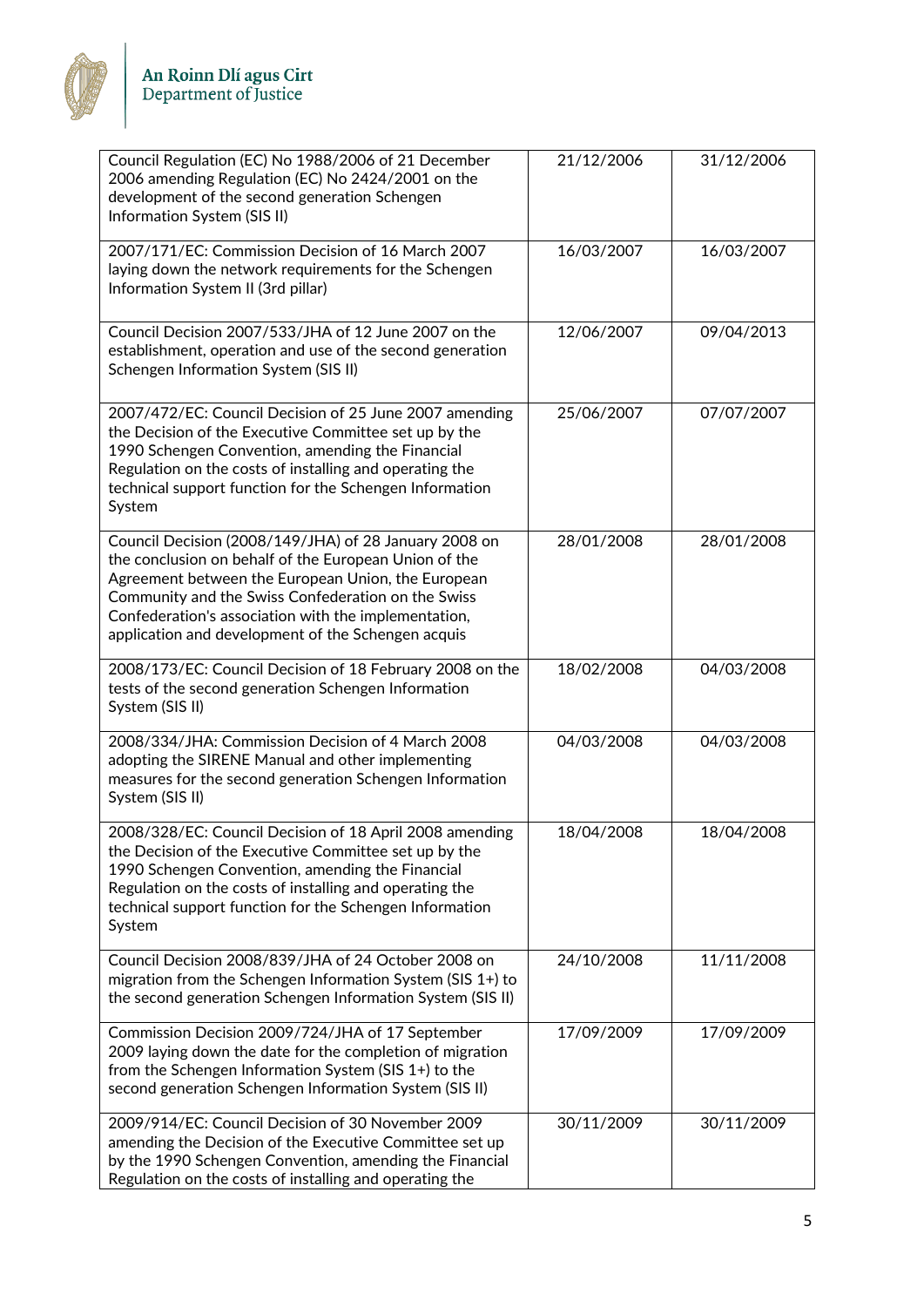

| technical support function for the Schengen Information<br>System                                                                                                                                                                                                                                                                                                                                                                                                                                                                                                                                                                      |            |            |
|----------------------------------------------------------------------------------------------------------------------------------------------------------------------------------------------------------------------------------------------------------------------------------------------------------------------------------------------------------------------------------------------------------------------------------------------------------------------------------------------------------------------------------------------------------------------------------------------------------------------------------------|------------|------------|
| Council Decision of 30 November 2009 amending the<br>Decision of the Executive Committee set up by the 1990<br>Schengen Convention, amending the Financial Regulation<br>on the costs of installing and operating the technical support<br>function for the Schengen Information System                                                                                                                                                                                                                                                                                                                                                | 30/11/2009 | 30/11/2009 |
| Council Regulation (EU) No 542/2010 of 3 June 2010<br>amending Decision 2008/839/JHA on migration from the<br>Schengen Information System (SIS 1+) to the second<br>generation Schengen Information System (SIS II)                                                                                                                                                                                                                                                                                                                                                                                                                    | 03/06/2010 | 25/06/2010 |
| Council Decision (2011/349/EC) of 7 March 2011 on the<br>conclusion on behalf of the European Union of the Protocol<br>between the European Union, the European Community,<br>the Swiss Confederation and the Principality of<br>Liechtenstein on the accession of the Principality of<br>Liechtenstein to the Agreement between the European<br>Union, the European Community and the Swiss<br>Confederation on the Swiss Confederation's association<br>with the implementation, application and development of<br>the Schengen acquis, relating in particular to judicial<br>cooperation in criminal matters and police cooperation | 07/03/2011 | 07/03/2011 |
| Regulation (EU) No 493/2011 of the European Parliament<br>and of the Council of 5 April 2011 amending Council<br>Regulation (EC) No 377/2004 on the creation of an<br>immigration liaison officers network                                                                                                                                                                                                                                                                                                                                                                                                                             | 05/04/2011 | 16/06/2011 |
| 2011/406/EU: Commission Implementing Decision of 1 July<br>2011 amending the SIRENE Manual                                                                                                                                                                                                                                                                                                                                                                                                                                                                                                                                             | 01/07/2011 | 04/07/2011 |
| Council Regulation (EU) No 1272/2012 of 20 December<br>2012 on migration from the Schengen Information System<br>(SIS 1+) to the second generation Schengen Information<br>System (SIS II) (recast)                                                                                                                                                                                                                                                                                                                                                                                                                                    | 20/12/2012 | 30/12/2012 |
| 2013/115/EU: Commission Implementing Decision of 26<br>February 2013 on the Sirene Manual and other<br>implementing measures for the second generation Schengen<br>Information System (SIS II)                                                                                                                                                                                                                                                                                                                                                                                                                                         | 26/02/2013 | 14/03/2013 |
| 2013/157/EU: Council Decision of 7 March 2013 fixing the<br>date of application of Decision 2007/533/JHA on the<br>establishment, operation and use of the second generation<br>Schengen Information System (SIS II)                                                                                                                                                                                                                                                                                                                                                                                                                   | 07/03/2013 | 27/03/2013 |
| Council Regulation (EU) No 1053/2013 of 7 October 2013<br>establishing an evaluation and monitoring mechanism to<br>verify the application of the Schengen acquis and repealing<br>the Decision of the Executive Committee of 16 September<br>1998 setting up a Standing Committee on the evaluation<br>and implementation of Schengen                                                                                                                                                                                                                                                                                                 | 07/10/2013 | 26/11/2013 |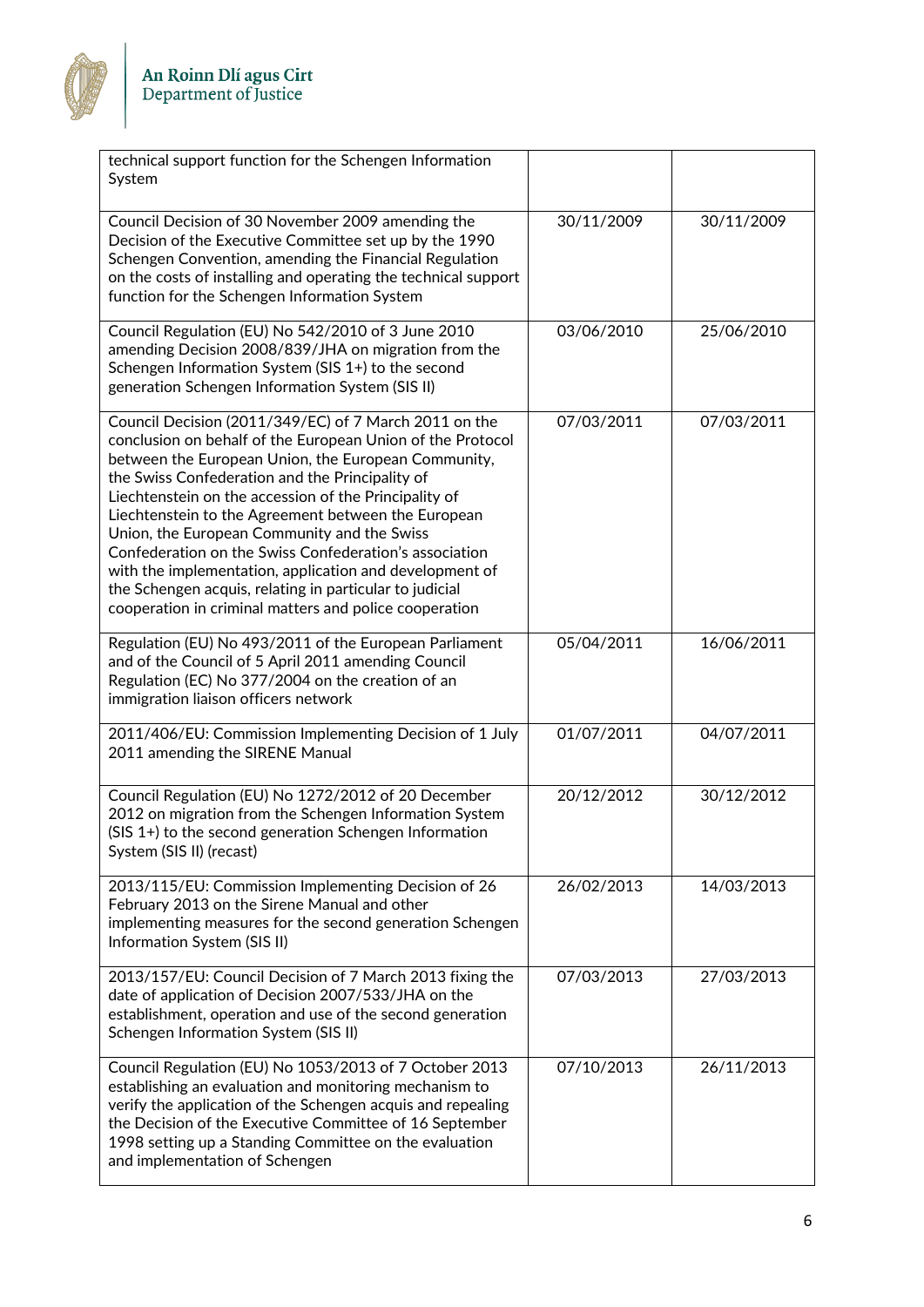

| Commission Implementing Decision (EU) 2015/219 of 29<br>January 2015 replacing the Annex to Implementing Decision<br>2013/115/EU on the Sirene Manual and other<br>implementing measures for the second generation Schengen<br>Information System (SIS II)                                                                                                                                                                                                                                                                                     | 29/01/2015 | 01/02/2015 |
|------------------------------------------------------------------------------------------------------------------------------------------------------------------------------------------------------------------------------------------------------------------------------------------------------------------------------------------------------------------------------------------------------------------------------------------------------------------------------------------------------------------------------------------------|------------|------------|
| Commission Implementing Decision (EU) 2015/450 of 16<br>March 2015 laying down test requirements for Member<br>States integrating into the second generation Schengen<br>Information System (SIS II) or changing substantially their<br>directly related national systems                                                                                                                                                                                                                                                                      | 16/03/2015 | 17/03/2015 |
| Ireland is taking part in this Decision to the extent<br>that it does not concern the conditions for issues<br>alerts on refusal of entry or stay, or conditions for<br>entering alerts on TCNs who are beneficiaries of the<br>right to free movement within the Union                                                                                                                                                                                                                                                                        |            |            |
| Regulation (EU) 2016/94 of the European Parliament and of<br>the Council of 20 January 2016 repealing certain acts from<br>the Schengen acquis in the field of police cooperation and<br>judicial cooperation in criminal matters                                                                                                                                                                                                                                                                                                              | 20/01/2016 | 22/02/2016 |
| Commission Implementing Decision (EU) 2016/1209 of 12<br>July 2016 replacing the Annex to Commission Implementing<br>Decision 2013/115/EU on the SIRENE Manual and other<br>implementing measures for the second generation Schengen<br>Information System (SIS II)<br>Ireland is taking part in this Decision to the extent<br>that it does not concern the conditions for issues<br>alerts on refusal of entry or stay, or conditions for<br>entering alerts on TCNs who are beneficiaries of the<br>right to free movement within the Union | 12/07/2016 | 14/07/2016 |
| Commission Implementing Decision (EU) 2016/1345 of 4<br>August 2016 on minimum data quality standards for<br>fingerprint records within the second generation Schengen<br>Information System (SIS II) (notified under document<br>C(2016) 4988)<br>Ireland is taking part in this Decision to the extent<br>that it does not concern the conditions for issues<br>alerts on refusal of entry or stay, or conditions for<br>entering alerts on TCNs who are beneficiaries of the<br>right to free movement within the Union                     | 04/08/2016 | 08/08/2016 |
| Regulation (EU) 2018/1862 of the European Parliament and<br>of the Council of 28 November 2018 on the establishment,<br>operation and use of the Schengen Information System (SIS)<br>in the field of police cooperation and judicial cooperation in<br>criminal matters, amending and repealing Council Decision<br>2007/533/JHA, and repealing Regulation (EC) No<br>1986/2006 of the European Parliament and of the Council<br>and Commission Decision 2010/261/EU                                                                          | 28/11/2018 | 27/12/2018 |